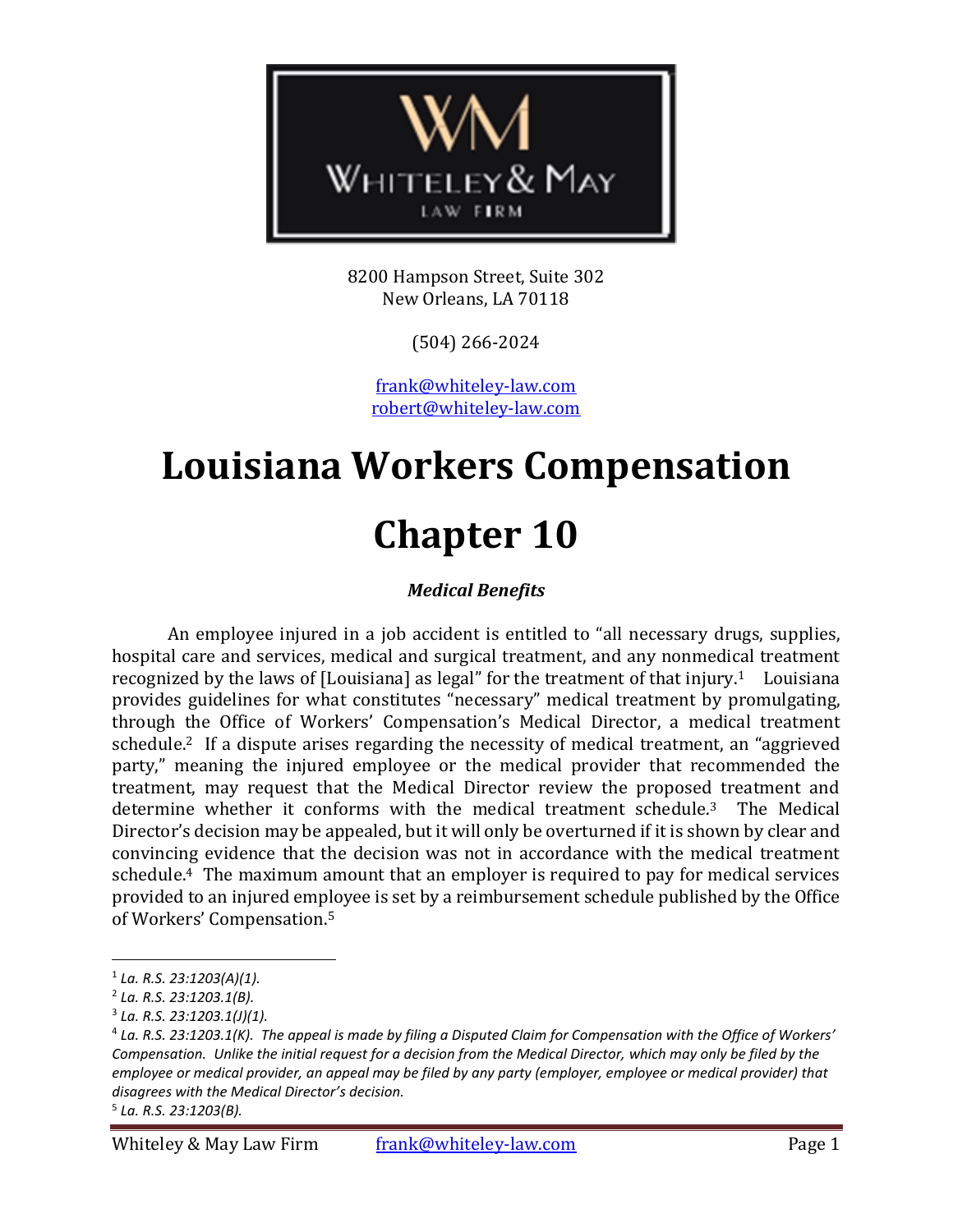#### **Choice of Physician**

#### **1. Employer and Employee are each entitled to one choice of physician per field or specialty**

#### La. R.S. 23:1121(A):

An injured employee shall submit himself to an examination by a duly qualified medical practitioner provided and paid for by the employer, as soon after the accident as demanded, and from time to time thereafter as often as may be reasonably necessary and at reasonable hours and places, during the pendency of his claim for compensation or during the receipt by him of payments under this Chapter. The employer or his workers' compensation carrier shall not require the employee to be examined by more than one duly qualified medical practitioner in any one field or specialty unless prior consent has been obtained from the employee.

#### La. R.S. 23:1121(B):

The employee shall have the right to select one treating physician in any field or specialty.

. . . . .

After his initial choice the employee shall obtain prior consent from the employer or his workers' compensation carrier for a change of treating physician within that same field or specialty. The employee, however, is not required to obtain approval for change to a treating physician in another field or specialty.

Although an injured employee has right to select one treating physician in any field or specialty, the treatment must be necessary in order for employer to be obligated to pay for those expenses. Scott v. Piccadilly Cafeteria, App. 3 Cir.1998, 97- 1584 (La. App. 3 Cir. 4/1/98), 708 So.2d 1296. The employee is required to submit only for examination by the employer's choice of physician, not for treatment; the employee has the right to be treated by a physician of its own choosing. Delafield v. Maples, App.1942, 6 So.2d 41. Also, merely expressing desire to see doctor does not constitute "selection." Baker v. Davison Transport, App. 2 Cir.1994, 26,164 (La. App. 2 Cir. 9/21/94), 643 So.2d 278.

The employer, not the employee, has the right to choose the pharmacy to furnish necessary prescription drugs to an injured employee in workers' compensation case. Burgess v. Sewerage & Water Board of New Orleans, 2016-C-2267 (La. 6/29/17). One court has held that the Employee's choice does not include choice of nurse care manager. Baird v. Policy Management Systems, Inc., 731 So. 2d 461 (La. App. 2d Cir. 1999. Another court has held that the Employee's choice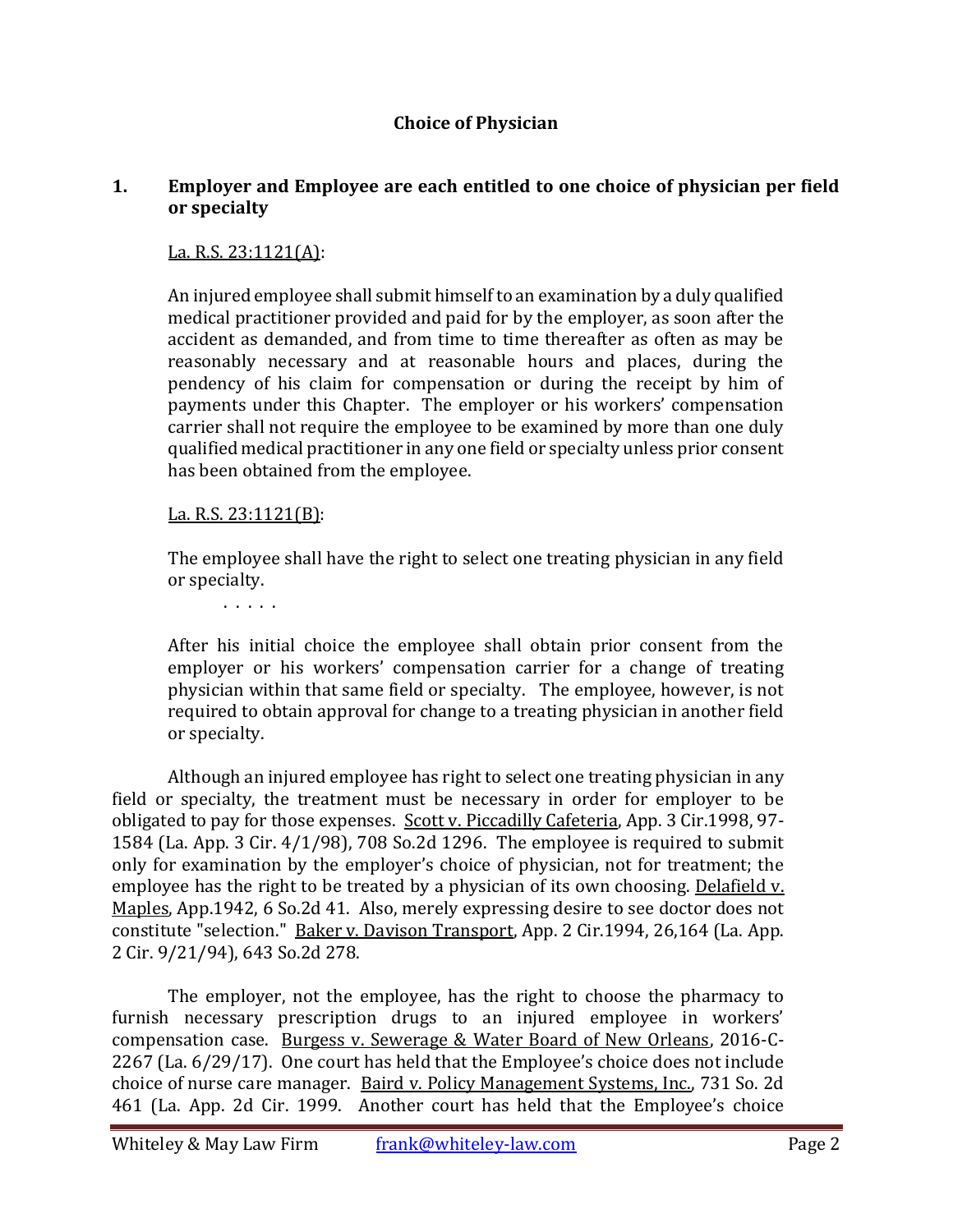includes choice of facility to perform diagnostic tests. Louisiana Clinic v. Patin's Tire Service, 731 So.2d 525 (La. App. 3<sup>rd</sup> Cir. 1999). More recently, however, the same court questioned that conclusion and noted that the issue of choice of facility in Louisiana Clinic was ancillary to the court's ruling. Gautreaux v. K.A.S. Constr., L.L.C., 05-1192 (La. App. 3 Cir. 2/22/06), 923 So.2d 850, 851.<sup>6</sup>

# *Choice of Functional Capacity Evaluation (FCE) Provider*

The choice of FCE provider deserves its own subsection because Louisiana courts appear to be developing guidelines for determining whether the employer, the employee, or both, have the right to select the FCE provider. Louisiana courts, including the Louisiana Supreme Court, agree that the physical therapist that conducts the FCE is a "medical practitioner," not a "physician." Under La. R.S. 23:1121(A), the employer is responsible for providing a "medical practitioner;" La. R.S. 23:1121(B), only gives the employee a choice of "physician." At least one court stopped the inquiry there. In Gautreaux v. K.A.S. Construction, LLC, 05-1192 (La. App. 3rd Cir. 2/22/06), the court held that, because the physical therapist is a medical practitioner, not a physician, the employer alone has the right to choose the FCE provider.

In [Rison v. Lifecare Hosps. of Shreveport, 50,675 \(La.](https://advance.lexis.com/api/document/collection/cases/id/5JT6-33R1-F04G-H045-00000-00?cite=196%20So.%203d%20657&context=1000516) App. 2 Cir. 05/18/16) [196 So. 3d 657,](https://advance.lexis.com/api/document/collection/cases/id/5JT6-33R1-F04G-H045-00000-00?cite=196%20So.%203d%20657&context=1000516) the court held that the choice of FCE provider depends on the reason that the FCE is being performed. An FCE may be classified as medical treatment when it is used as a diagnostic reference for treatment purposes, for example to assess a patient's progress or to determine an endpoint for treatment. In such cases, the employee is entitled to a choice of provider. When the FCE is used primarily to determine the employee's ability to return to work, however, it is not medical treatment, and, therefore, the employer has the exclusive choice of provider.

In [Clavier v. Coburn Supply Co., 2016-0625 \(La. 06/29/17\),](https://advance.lexis.com/api/document/collection/cases/id/5NX6-K4R1-FGCG-S1MN-00000-00?cite=2017%20La.%20LEXIS%201381&context=1000516) 161 So.3d 15, the Louisiana Supreme Court confirmed that La. R.S. 23:1121(A) requires an injured employee to submit to an examination by a "medical practitioner" provided by the employer, while La. R.S. 23:1121(B) grants the employee the right to select one "treating physician" in any field or specialty. Based on the differing terms used in the two statutes, the court concluded that "an employee is entitled to select a physician for treatment purposes, and not any other medical practitioner for an examination." The issue in Clavier was whether the employee was entitled to a choice of FCE provider to respond to an FCE previously performed by the employer's choice of provider. On the facts of that case, the employee was not entitled to a choice of FCE provider because she was seeking it for litigation purposes, i.e., to contest the results of the initial FCE, not for treatment purposes. The Louisiana Supreme Court muddied the issue somewhat, however, by specifically withholding its opinion on whether the result would have different if the employee had been under a treatment plan by her treating physician calling for an FCE.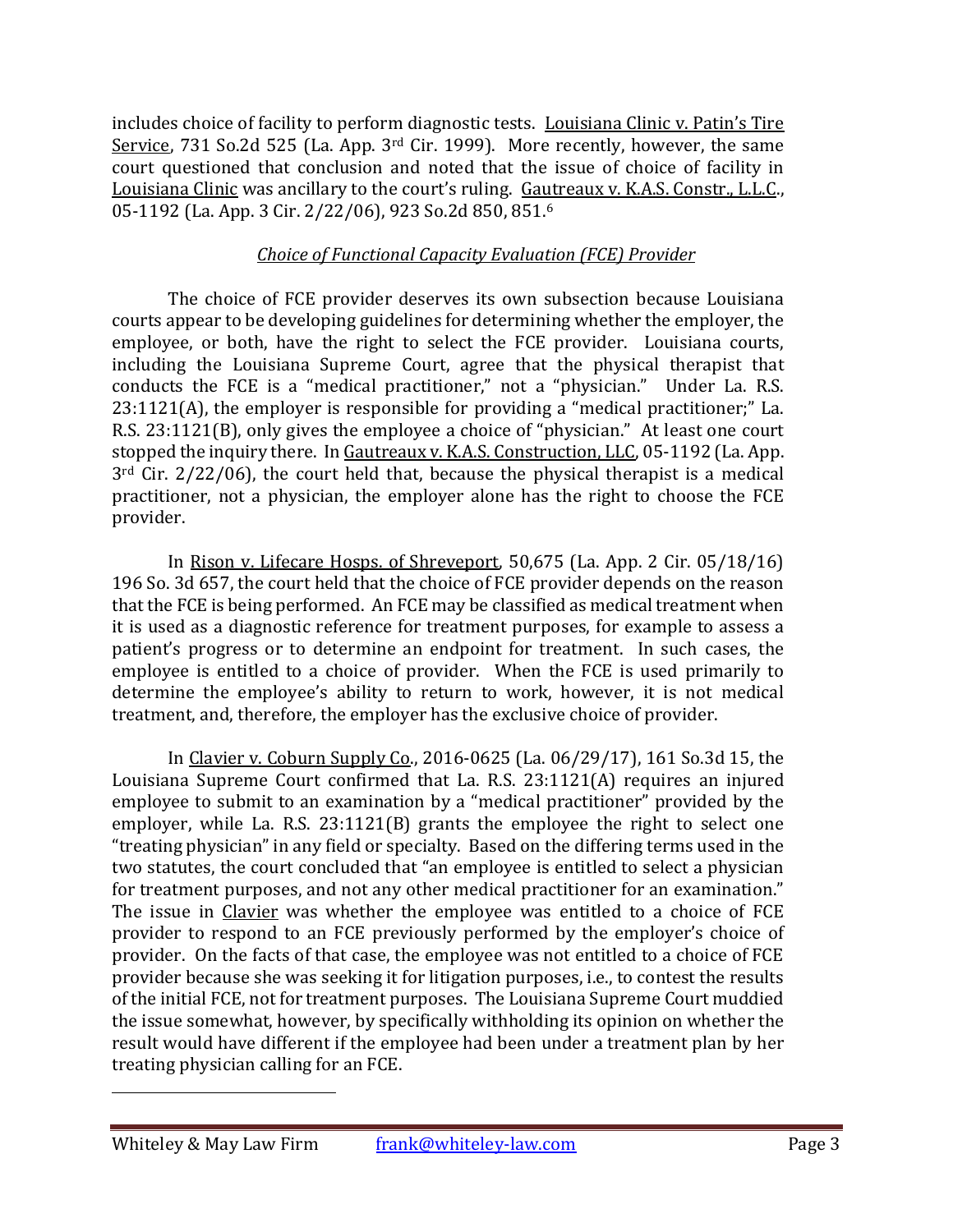# **2. Consenting to treatment by employer's physician does not equal choice.**

Before 2003, some Louisiana courts had held that an employee could make a "de facto" choice of physician by consenting to treatment by a physician selected by the employer. In Smith v. Southern Holding, Inc., 2002-1071 (La. 1/28/03), however, the Louisiana Supreme Court overruled these cases and held that an employee has an absolute right to select one physician in any field, even if the employee had consented to prolonged treatment, including surgery, with a physician selected by the employer.

In response to Smith, the Louisiana legislature clarified the circumstances under which a physician initially selected by an employer may become the employee's choice. For a physician chosen by the employer to become the employee's choice, the employee must (1) receive written notice of the employee's right to choose a physician; (2) attend an initial evaluation with the physician chosen by the employer; and, only then, after that initial evaluation, (3) complete a choice of physician form promulgated by the Office of Worker' Compensation. <sup>7</sup> The "Choice of Physician Form" completed by the Employee is not conclusive, however. The court will look to the circumstances surrounding the selection to determine whether the Employee voluntarily chose the physician named on the form. Skelton v. Hunt Forest Products, App. 3 Cir.2001, 01-0158 (La. App. 3 Cir. 6/6/01), 787 So.2d 1216.

# **3. Physician who renders emergency treatment is nobody's choice**

La. R.S. 23:1121(E):

Nothing in the Section shall be construed as to provide that a physician who, regarding the work-related injury, administered emergency treatment only shall be the physician of choice of either the employee or the employer.

# **4. Consenting to continued treatment by emergency physician does equal choice**

In Snearl v. Kelly's Industrial Services, Inc., 06-0218, 924 So.2d 138 (La. 3/17/06)**,** the Louisiana Supreme Court held:

When (1) a physician provides treatment to an injured employee at an emergency room following a job accident, and (2) the employee continues to treat with that physician after the initial emergency treatment, the physician is the employee's choice of physician.

<sup>7</sup> La. R.S. 23:1121(B)(2)(b).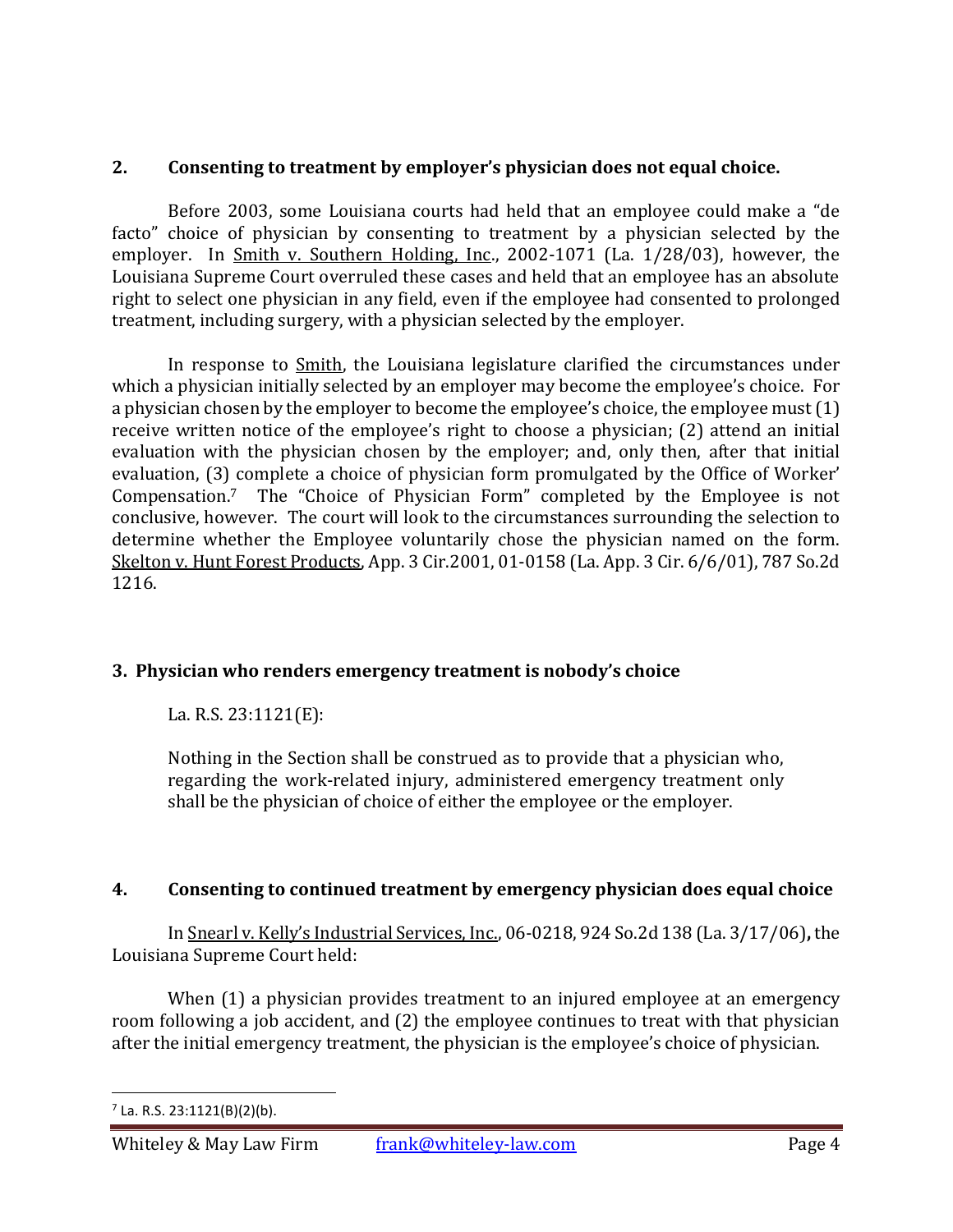Compare Snearl to the holding of Smith v. Southern Holding, Inc., (discussed above), in which the Louisiana Supreme Court held that an employee has an absolute right to select one physician in any field, even if the employee had consented to prolonged treatment, including surgery, with a physician selected by the employer. The difference in the two cases is that Smith involved treatment by the employer's choice of physician, whereas the employer was not involved in the selection of the emergency room physician in Snearl. When the employee is treated by any physician not specifically selected by the employer, that physician is regarded as the employee's choice of physician.<sup>8</sup>

#### **5. Employer may not arbitrarily and capriciously, or without probable cause, deny Employee's request for change of treating physician.**

#### La. R.S. 23:1121(C):

If the employer or insurer has not consented to the employee's request to select a treating physician or change physicians when consent is required by this Section, and it is determined by a court having jurisdiction that the withholding of such consent was arbitrary and capricious, or without probable cause, the employer or the insurer shall be liable to the employee for reasonable attorney's fees related to this dispute and for any medical expense so incurred by him for an aggravation of the employee's condition resulting from the withholding of such physician's services.

The employee is not entitled to a change of physicians merely because the initial choice of physician released the employee to return to work. Reed v. St. Francis Medical Center, App. 2 Cir. 2009, 44,211-WCA (La. App. 2 Cir. 4/8/09); Boudreaux v. Albertson's, App. 3 Cir.2002, 01-1124 (La. App. 3 Cir. 2/6/02), 815 So.2d 930; Lang-Parker v. Unisys Corp., 809 So.2d 441 (La. App. 1st Cir. 2001); Wiley v. Kenneth Parker Logging, App. 3 Cir.1998, 97-1247 (La. App. 3 Cir. 3/6/98). *But see*, Pekinto v. Olsten Corp., App. 4 Cir.1991, 587 So.2d 68, which found that the employer arbitrarily denied change when the initial physician's release to return to work was contrary to evidence concerning the employee's ongoing medical problems. The employee is entitled to change physicians if the initial choice of physician is unwilling or unable to continue treating the employee. Livaccari v. Alden Engineering Service, App. 4 Cir.2001, 2000-0526 (La. App. 4 Cir. 3/21/01), 785 So.2d 915.

<sup>8</sup> La. R.S. 23:1121(B)(2)(a)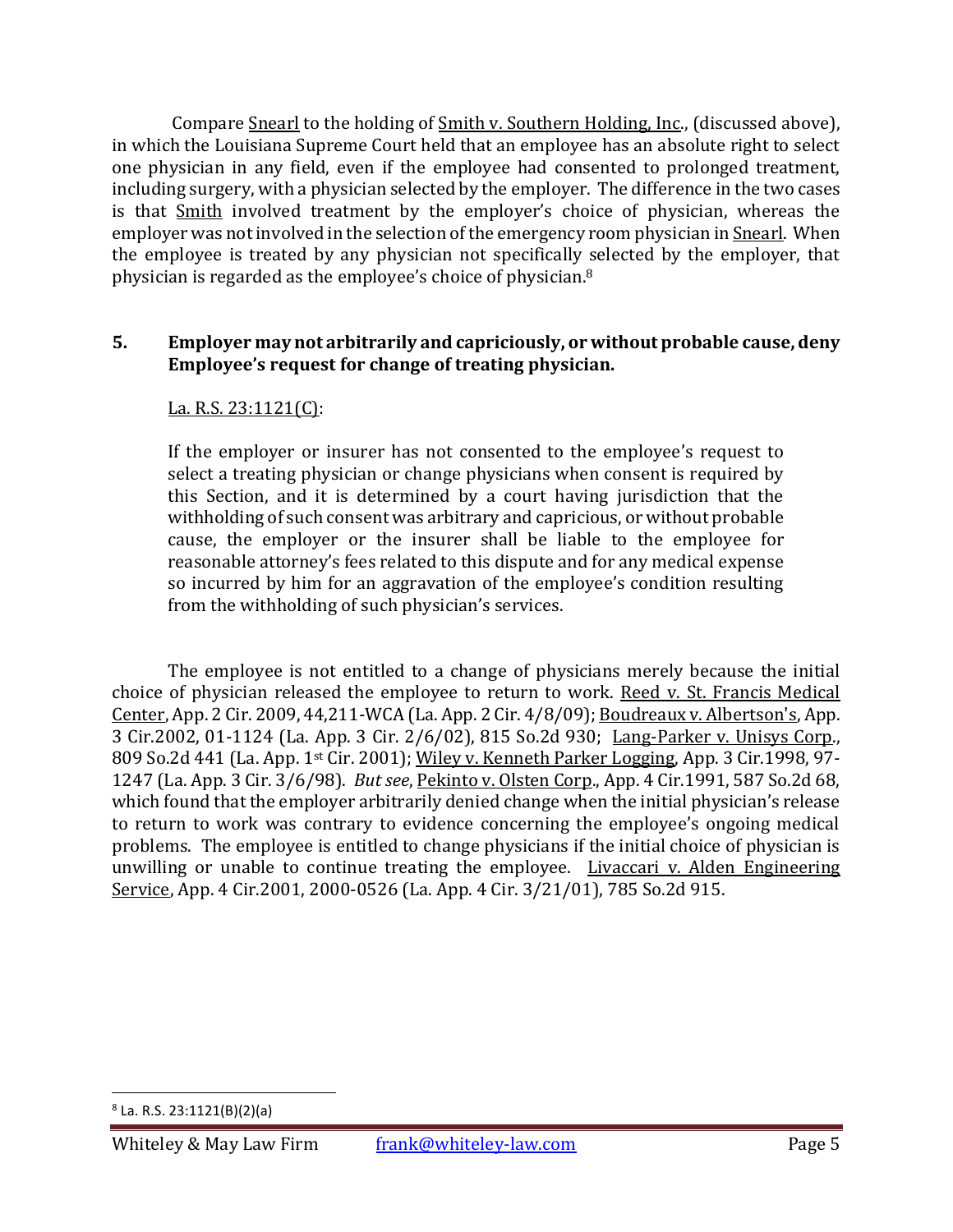#### **6. Employee is entitled to additional examination at employee's expense**

#### La. R.S. 23:1121(D):

After all examinations have been conducted but prior to any order directing the injured employee to return to work, the employee shall be permitted, at his own expense, to consult with and be examined by a physician of his own choosing. Such report shall be considered in addition to all other medical reports in determining the injured employee's fitness to return to work. Should disagreement exist, after such consultation and examination, as to the fitness of the employee to return to work, the provisions of R.S.23:1123 shall be followed.

The Third Circuit has held that, after the initial visit at employee's expense, the employer must pay for treatment by the newly selected physician if that treatment is necessary. Stelly v. United Parcel Service, 600 So.2d 156 (La. App. 3rd Cir. 1992).

#### **7. Remedies for Failure to Comply with Statute**

Employee's remedy when Employer does not consent to treatment by Employee's choice of physician or arbitrarily and capriciously does not consent to change of treating physician:

(1) Expedited hearing (La. R.S. 23:1121(B): hearing date set by the court within three days of receiving motion, hearing date no less than ten and no more than thirty days from the date employee receives notice, by certified or registered mail); and

(2) Attorney's fees related to the dispute (La. R.S. 23:1121(C).

Employer's remedy when Employee refuses to submit medical examination by Employer's choice of physician or refuses to submit to Independent Medical Examination:

(1) Expedited hearing (La. R.S. 23:1124 (B): same procedure as described above; and

(2) Suspension of benefits and prosecution rights until the employee complies. (La. R.S. 23:1124(A) and (B).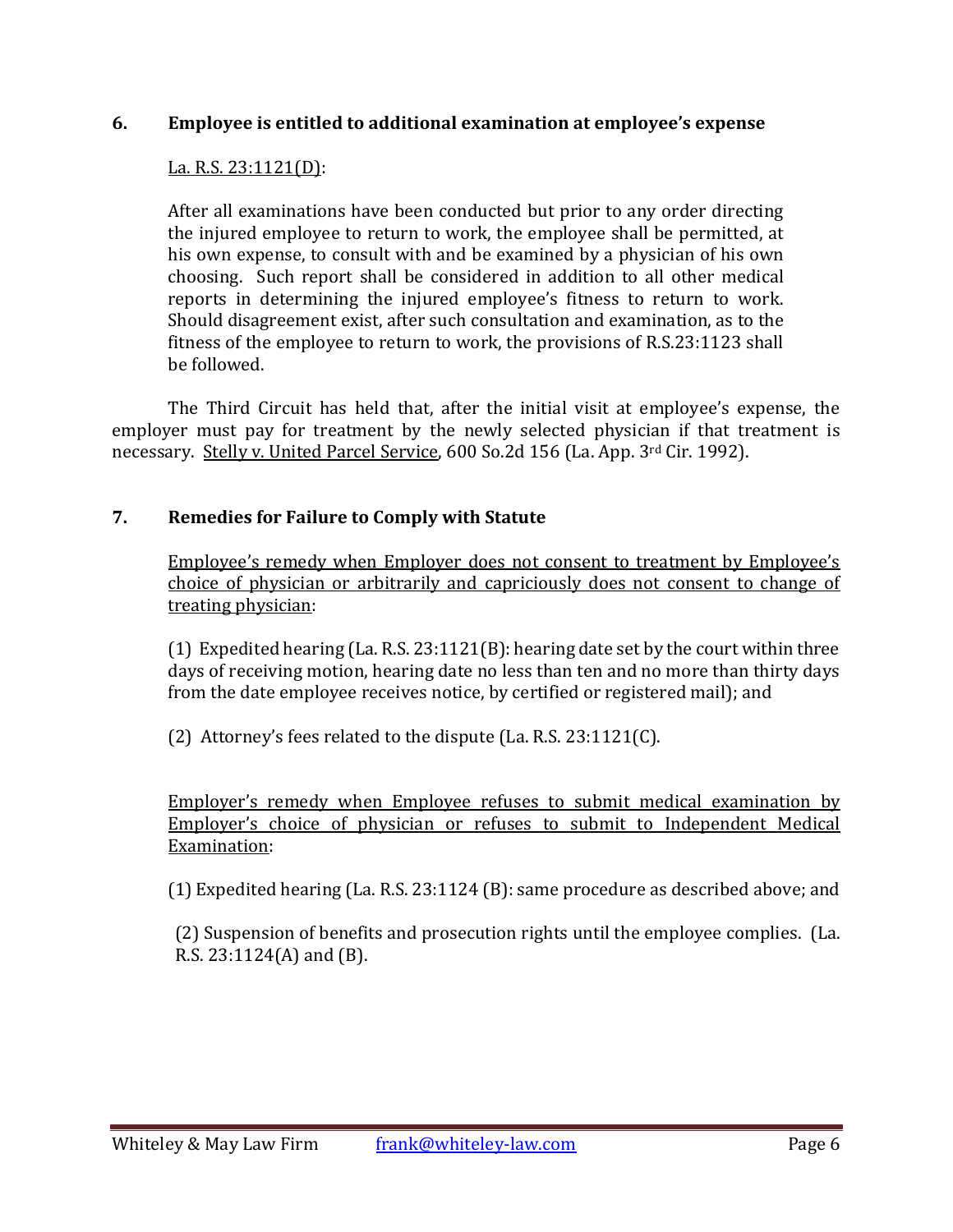#### **Independent Medical Examinations**

The Louisiana Workers' Compensation Act includes two statutes regarding Independent Medical Examination. If a case is not in litigation, the parties are limited to requesting an independent medical examination through the Office of Workers' Compensation. If a case is in litigation, the parties may request and independent medical examination through the Office of Workers' Compensation or through the workers' compensation judge.

# **1. IME selected by the Office of Workers' Compensation**

La. R.S. 23:1123 (prior to August 1, 2012):

If any dispute arises as to the condition of the employee, the director, upon application of any party, shall order an examination of the employee to be made by a medical practitioner selected and appointed by the director. The medical examiner shall report his conclusions from the examination to the director and to the parties and such report shall be prima facie evidence on the facts therein stated in any subsequent proceedings under this Chapter.

Bob's Plumbing and Heating, Inc. v. Reynolds, App. 5 Cir.1998, 98-325 (La. App. 5 Cir. 10/14/98), 719 So.2d 1169, held that a dispute concerning the employee's work status is not a dispute concerning the condition of the employee and, therefore, does not meet the requirements for an Independent Medical Examination under La. R.S. 23:1123. In Bob's Plumbing, both physicians concluded that the employee had reached maximum medical improvement. Employer's doctor released to return to work without restriction; employee's doctor released to return to work with restrictions. The court held that neither party was entitled to an IME.

In response to Bob's Plumbing, the Louisiana legislature amended La. R.S. 23:1123, effective August 1, 2012, to read as follows:

If any dispute arises as to the condition of the employee, or the employee's capacity to work, the director, upon application of any party, shall order an examination of the employee to be made by a medical practitioner selected and appointed by the director. The medical examiner shall report his conclusions from the examination to the director and to the parties and such report shall be prima facie evidence on the facts therein stated in any subsequent proceedings under this Chapter.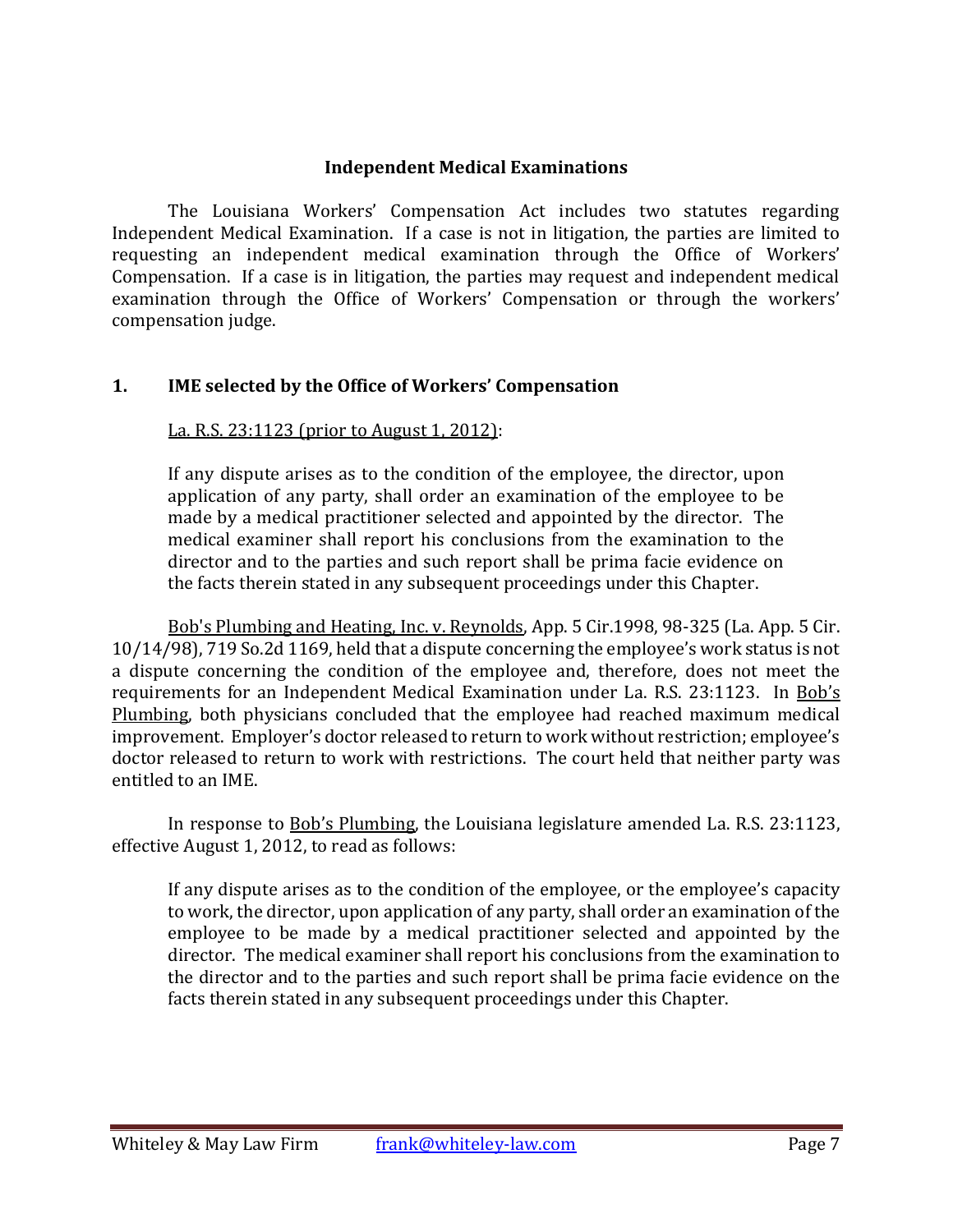McCrary v. New Orleans Health Corp., App. 4 Cir.2001, 2001-1632 (La. App. 4 Cir. 9/26/01), 798 So.2d 1085, held that a dispute concerning the necessity of diagnostic tests is not a dispute concerning the condition of the employee, and, therefore, the trial court properly denied request for independent medical examination. If the Employee submits to the IME, however, the court will not exclude the IME report on the basis that there was no dispute concerning the Employee's condition. Vanderberg v. Atlantic Southeast Airlines, 831 So.2d 1067 (La. App. 3rd Cir., 2002).

# **2. IME selected by workers' compensation judge**

#### La. R.S. 23:1124.1:

. . . the workers' compensation judge, on his own motion, may order that any claimant appearing before it be examined by other physicians.

A judge's order to have the employee examined by another physician will not be overturned absence an abuse of discretion. Watkins v. Asphalt Associates, Inc., App. 3 Cir.1996, 96-249 (La. App. 3 Cir. 12/4/96), 685 So.2d 393.

#### **3. Procedure for Independent Medical Examinations**

#### La. R.S. 23:1317.1:

A. Any party wishing to request an independent medical examination of the claimant pursuant to R.S. 23:1123, 1124.1 shall be required to make its request at or prior to the pretrial conference. Requests for independent medical examinations made after that time shall be denied except for good cause or if it is found to be in the best interest of justice to order such examination.

B. An examiner performing independent exams pursuant to R.S. 23:1123 shall be required to prepare and send to the office a certified report of the examination within thirty days after its occurrence.

. . . .

E. When the independent medical examiner's report is presented within thirty days as provided in this Section:

(1) The examiner shall be protected from subpoena except for a single trial deposition. However, upon a proper motion for cause, the workers' compensation judge may order further discovery of the independent medical examiner as deemed appropriate.